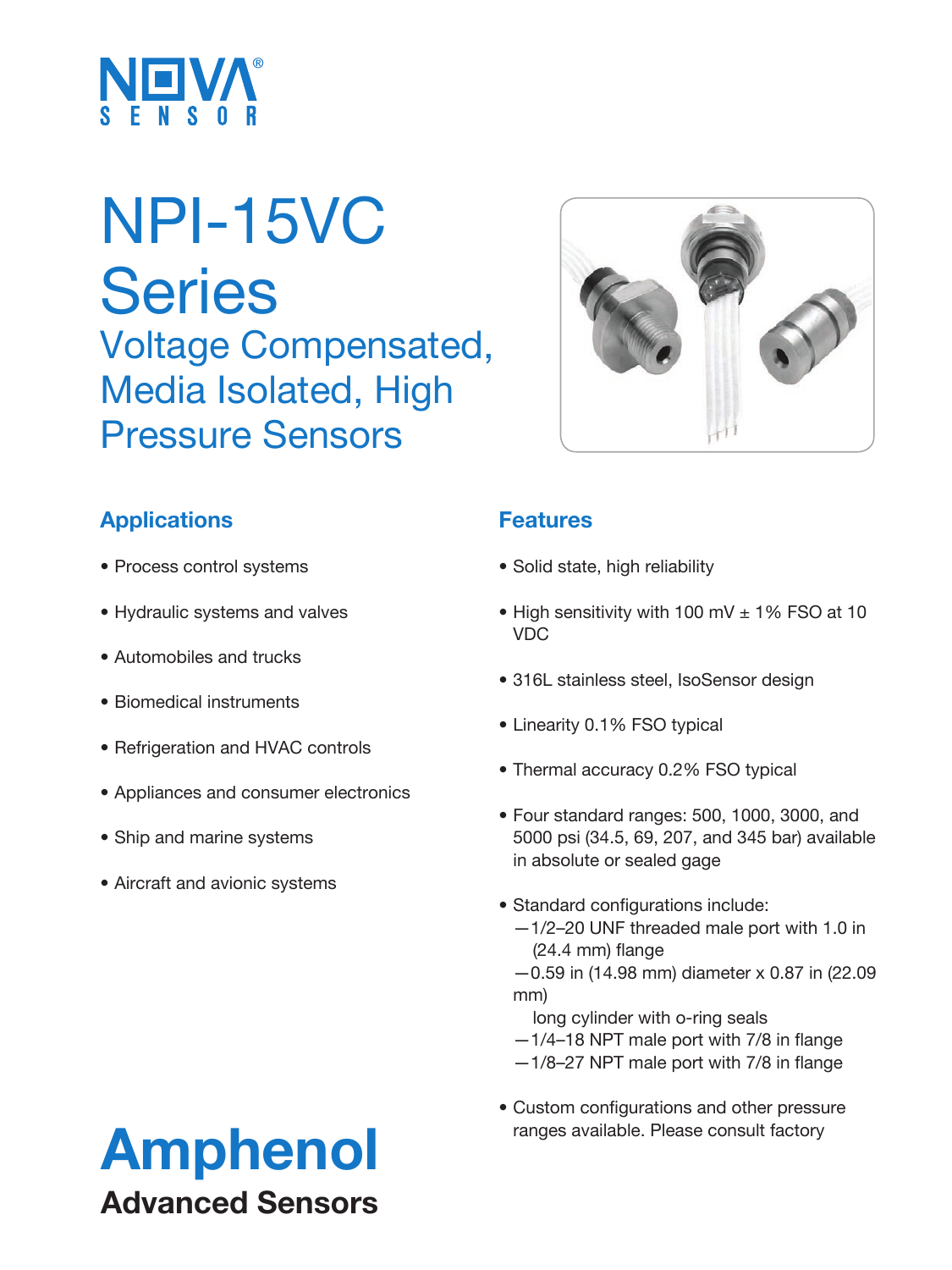## NPI-15VC Series Specifications

#### **Description**

The NovaSensor voltage compensated NPI-15VC Series offers the performance of our current compensated sensors with the convenience of using a voltage supply. Voltage compensation allows the sensor to be connected directly to the power supply, thereby eliminating the need for additional components to construct a constant current source. These sensors enable field interchangeability with a calibrated FSO of 100 mV ±1 %.

As with all NPI media isolated sensors, they are designed to operate in hostile environments and yet give the outstanding sensitivity, linearity, and hysteresis of a silicon sensor. The piezoresistive sensor chip is housed in a fluid-filled cylindrical cavity and isolated from the measured media by a stainless steel diaphragm and body. The NPI Series employs SenStable® processing technology, providing excellent output stability.

The modular design allows for a variety of pressure port modules which are hermetically welded to the sensor head module. Standard types A, B, H, and J are shown to the right.

For compensation of temperature effects, a resistor network is supplied on a hybrid ceramic substrate. The

IsoSensor design minimizes temperature errors to provide a maximum offset error of 1.0% FSO and a maximum full scale output error of 0.75% FSO over the



32°F to 158°F (0°C to 70°C) compensated range.

*NPI-15VC Series schematic diagram*



*NPI-15VC Series dimensions*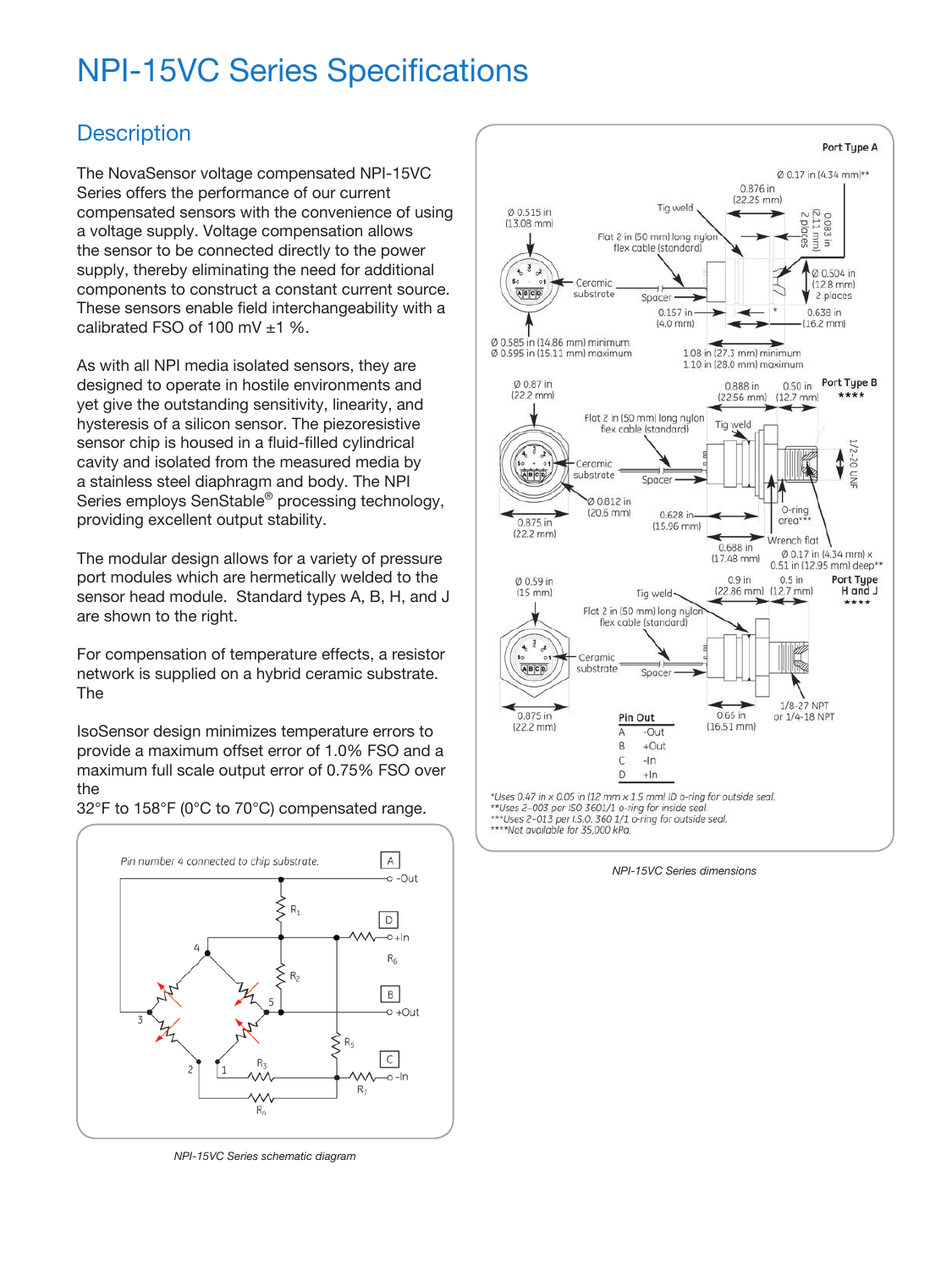### NPI-15VC Series Specifications

| Parameter                                                 | Value                   | Units                   | <b>Notes</b>                          |   |
|-----------------------------------------------------------|-------------------------|-------------------------|---------------------------------------|---|
| General                                                   |                         |                         |                                       |   |
| Pressure Range                                            | 0 to 500                | psi                     | 3,447 kPa                             |   |
|                                                           |                         |                         |                                       |   |
|                                                           | 0 to 1,000 psi          |                         | 6,894 kPa                             |   |
|                                                           | 0 to 3,000 psi          |                         | 20,682 kPa                            |   |
|                                                           | 0 to 5,000 psi          |                         | 34,470 kPa                            |   |
| Maximum Pressure                                          | 2 x                     |                         | rated pressure                        |   |
| Electrical @ 77°F (25°C) unless otherwise stated          |                         |                         |                                       |   |
| Input Excitation                                          | 10                      | <b>VDC</b>              | 15 VDC maximum                        |   |
| <b>Insulation Resistance</b>                              | 100M                    | Ω                       | @ 50 VDC Input                        |   |
| Impedance (minimum)                                       | 4,000                   | Ω                       |                                       |   |
| Output Impedance                                          | 5,000                   | Ω                       | ± 20%                                 |   |
| Bridge Impedance                                          | 5,000                   | Ω                       | ± 20%                                 |   |
| <b>Environmental</b>                                      |                         |                         |                                       |   |
| <b>Temperature Range</b>                                  |                         |                         |                                       |   |
| Operating <sup>(9)</sup>                                  | -40 to 257°F            |                         | $(-40^{\circ}$ C to 125 $^{\circ}$ C) |   |
| <b>Compensated Range</b>                                  | 32 to 158°F             |                         | (0°C to 70°C)                         |   |
| Vibration                                                 | 10                      | gRMS                    | 20 to 2000Hz                          |   |
| Shock                                                     | 100                     | g                       | 11 milliseconds                       |   |
| Life (Dynamic Pressure Cycle)                             |                         | $10 \times 10^6$ cycles |                                       |   |
| Mechanical <sup>(1)</sup>                                 |                         |                         |                                       |   |
| Weight                                                    | 0.06                    | lb                      | (28 g) NPI-15A-XXX                    |   |
|                                                           | 0.10                    | lb                      | (47 g) NPI-15B/H/J-XXX                |   |
| Media Compatibility                                       |                         |                         | All corrosive media compatible with   |   |
|                                                           | 316L stainless steel    |                         |                                       |   |
| Case and                                                  |                         |                         |                                       |   |
| Diaphragm Material                                        | 316L stainless steel    |                         |                                       |   |
| Recommended O-Ring Type A: 0.472 in (12 mm) ID x 0.059 in |                         |                         |                                       |   |
|                                                           | $(1.5 \text{ mm})$ wall |                         |                                       |   |
|                                                           |                         |                         | Type B: 2-013 per ISO 3601/1          |   |
|                                                           |                         |                         |                                       |   |
| Parameter                                                 | Units                   | Min. Typical            | Max. Notes                            |   |
|                                                           |                         |                         |                                       |   |
| Performance Parameters 500, 1,000, 3,000, & 35,000 psi    |                         |                         |                                       |   |
| (Note 1,8)                                                |                         |                         |                                       |   |
| Full Scale Output                                         | mV<br>99                |                         | 101<br>100                            | 2 |
| Linearity                                                 | %FSO                    | $-0.35$                 | 0.35<br>0.1                           | 3 |
| Hysteresis and                                            |                         |                         |                                       |   |
| Repeatability                                             | %FSO                    | $-0.05$                 | 0.01<br>0.05                          |   |
| <b>Thermal Accuracy</b>                                   |                         |                         |                                       |   |
| of Offset                                                 | %FSO<br>$-1.0$          |                         | 0.2<br>1.0                            | 4 |
| <b>Thermal Accuracy</b>                                   |                         |                         |                                       |   |
| of FSO                                                    | %FSO                    | $-0.75$                 | 0.75<br>-0.2                          | 4 |
| <b>Thermal Hysteresis</b>                                 | %FSO<br>$-0.2$          |                         | ±0.1<br>0.2                           | 5 |
| Short-Term Stability                                      |                         |                         |                                       |   |
| of Offset                                                 | µV/V                    | 5                       |                                       | 6 |
| Short-Term Stability                                      |                         |                         |                                       |   |
| of FSO                                                    | µV/V                    | 5                       |                                       | 6 |
| Long-Term Stability                                       |                         |                         |                                       |   |
| of Offset                                                 | %FSO                    |                         | 0.1                                   | 7 |
| Long-Term Stability                                       |                         |                         |                                       |   |
| of FSO                                                    | %FSO                    |                         | 0.1                                   | 7 |

#### **Warranty**

NovaSensor warrants its products against defects in material and

workmanship for 12 months from the date of shipment . Products not subjected to misuse will be repaired or replaced. NovaSensor reserves the right to make changes without further notice to any products herein. NovaSensor makes no warranty, representation or guarantee regarding the suitability of its products for any particular application, nor does NovaSensor assume any liability arising out of the application or use of any product or circuit and specifically disclaims and all liability without limitation consequential or incidental damages. The foregoing warranties are exclusive and in lieu of all other warranties, whether written, oral, implied or statutory. No Implied statutory warranty of merchantability or fitness for particular purpose shall apply.

### Ordering Information

| <b>NPI-15</b> |            |                                    |                                     |  |  |  |
|---------------|------------|------------------------------------|-------------------------------------|--|--|--|
|               |            | <b>Code Pressure Port Type</b>     |                                     |  |  |  |
| A             | No port    |                                    |                                     |  |  |  |
| R             | 1/2-20 UNF |                                    |                                     |  |  |  |
| H             | 1/4-18 NPT |                                    |                                     |  |  |  |
| J.            | 1/8-27 NPT |                                    |                                     |  |  |  |
|               | Code       |                                    | <b>Pressure Ranges in psi</b>       |  |  |  |
|               | 500        |                                    | 500 psi (3447 kPa)                  |  |  |  |
|               | 1KØ.       |                                    | 1000 psi (6894 kPa)                 |  |  |  |
|               | 3KØ.       | 3000 psi (20,632 kPa) NPI-15A only |                                     |  |  |  |
|               | 5KØ .      | 5000 psi (34,470 kPa) NPI-15A only |                                     |  |  |  |
|               |            | Code                               | Compensation                        |  |  |  |
|               |            | A                                  | Absolute                            |  |  |  |
|               |            | S                                  | Sealed gauge                        |  |  |  |
|               |            |                                    | Code<br>Voltage                     |  |  |  |
|               |            |                                    | V<br>Constant Voltage<br>Excitation |  |  |  |
| <b>NPI-15</b> |            |                                    | <b>Typical model</b><br>number      |  |  |  |

1. Performance with offset , thermal accuracy of offset and thermal accuracy of FSO compensation resistors.

2. FSO with 10 VDC.

- 3. Linearity by best fit straight line.
- 4. 32°F to 158°F (0°C to 70°C) with reference to 77°F (25°C).

5. 32°F to 158°F (0°C to 70°C), by design.

6. Normalized offset/bridge voltage\_100 hours, typical value, not tested in production.

7. One year, typical value, not tested in production

8. All values measured at 77°F (25°C) and at 10 VDC, unless otherwise noted.

9. Reduced performance outside compensation range, not tested in production.